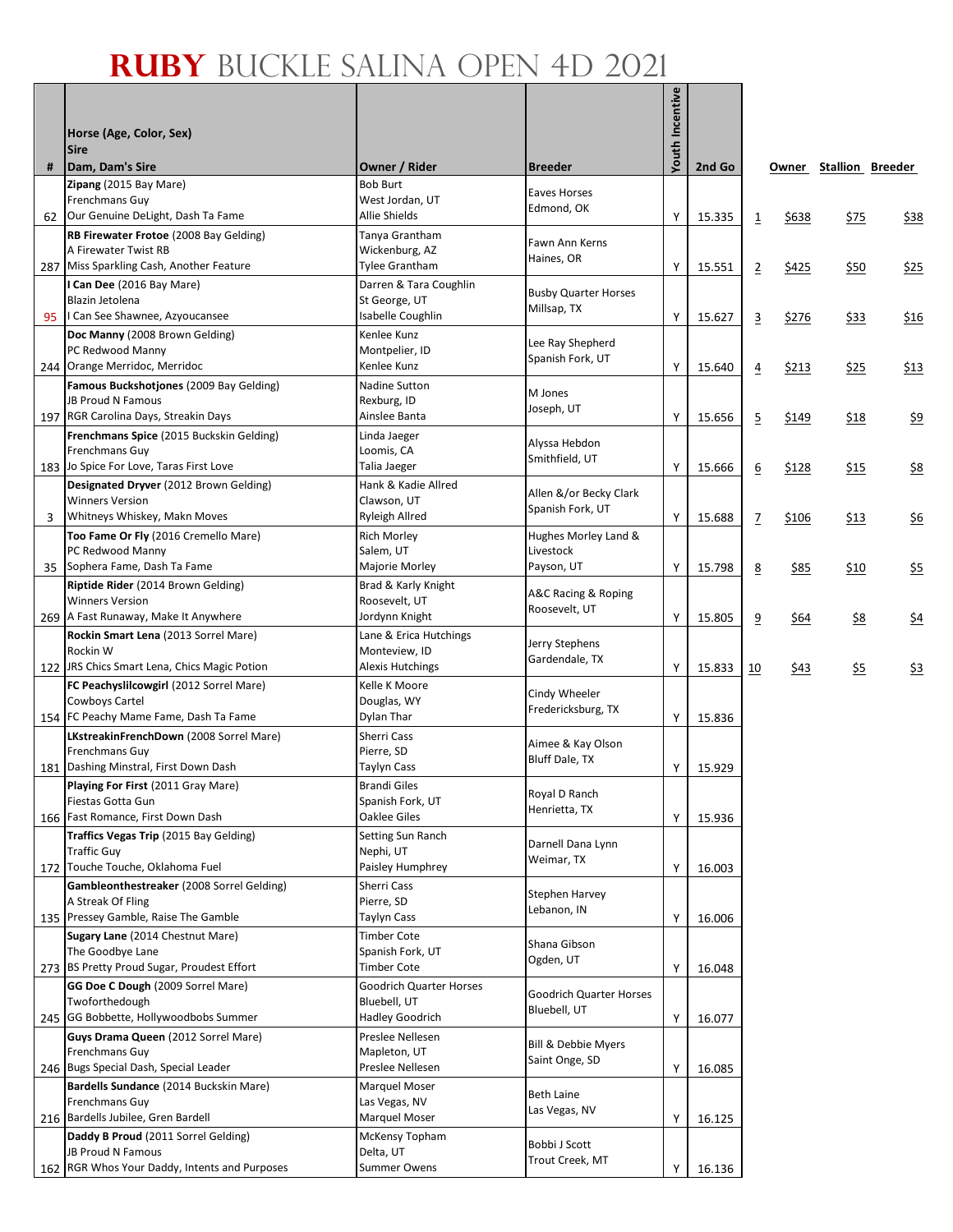## **Ruby** Buckle Salina Open 4D 2021

|     | Horse (Age, Color, Sex)<br><b>Sire</b>                                                          |                                                         |                                           | <b>/outh Incentive</b> |        |
|-----|-------------------------------------------------------------------------------------------------|---------------------------------------------------------|-------------------------------------------|------------------------|--------|
| #   | Dam, Dam's Sire                                                                                 | Owner / Rider                                           | <b>Breeder</b>                            |                        | 2nd Go |
|     | Goodbye Gidget (2013 Buckskin Mare)<br>The Goodbye Lane<br>150 Docs Foxy Gidget, Docs Cold Cash | Maley Shockley<br>Mapleton, UT<br><b>Maley Shockley</b> | <b>Helina Carter Thomas</b><br>Payson, UT | Y                      | 16.152 |
|     | Featured Frenchman (2014 Palomino Gelding)                                                      | Blake & Kara Philippi                                   |                                           |                        |        |
| 42  | First Down French<br>DH Dance Til Dawn, Trux Keeper                                             | Hermiston, OR<br>Ainsley Philippi                       | Kara Philippi<br>Hermiston, OR            | Y                      | 16.165 |
|     | BCK Dally N Sunshine (2013 Palomino Mare)                                                       | G5 Land & Livestock                                     |                                           |                        |        |
|     | PC Redwood Manny                                                                                | Payson, UT                                              | Dawson Seeley<br>Spanish Fork, UT         |                        |        |
|     | 242 PH Jazzy Judy, Tuff Buddy Cash                                                              | Charlie Gleave                                          |                                           | Υ                      | 16.179 |
|     | Little Red Stinson (2015 Sorrel Mare)                                                           | LJ Livestock LLC                                        | <b>Anton Andreas</b>                      |                        |        |
|     | <b>Eddie Stinson</b>                                                                            | Austin, NV                                              | Healdsburg, CA                            |                        |        |
|     | 206 VF Catch This Red, Designer Red                                                             | Kole Black                                              |                                           | Υ                      | 16.297 |
|     | Taken U Flyn (2005 Brown Mare)<br>JD Look                                                       | Rylee Allen<br>Wallsburg, UT                            | <b>Charles McRae</b>                      |                        |        |
|     | 168 Lady Cash It, Juno Dat Cash                                                                 | Ryann Becker                                            | Milton Freewater, OR                      | Y                      | 16.394 |
|     | Honky Tonkabonkedonk (2015 Bay Mare)                                                            | Brad & Karly Knight                                     |                                           |                        |        |
|     | The Goodbye Lane                                                                                | Roosevelt, UT                                           | Dawson Seeley                             |                        |        |
|     | 229 PH Jazzy Judy, Tuff Buffy Cash                                                              | Jordynn Knight                                          | Spanish Fork, UT                          | Υ                      | 16.515 |
|     | The Goodbye Jane (2016 Chestnut Mare)                                                           | Tracina Wilson                                          | Hughes Morley Land &                      |                        |        |
|     | The Goodbye Lane                                                                                | Tabiona, UT                                             | Livestock                                 |                        |        |
|     | 220 Peps Plain Jane, Blue On Blue Magic                                                         | Denim Wilson                                            | Spanish Fork, UT                          | Υ                      | 16.518 |
|     | Runnin To The Flame (2010 Sorrel Mare)                                                          | Josie McMurtrey                                         | D Pharr/Brittany Pozzi                    |                        |        |
|     | Be A Magnolia Runner                                                                            | Abilene, TX                                             | Victoria, TX                              |                        |        |
|     | 283 Seco Flaming Jet, Flaming Jet                                                               | Payton McMurtrey                                        |                                           | Υ                      | 16.672 |
|     | Pepidots First Down (2014 Sorrel Gelding)                                                       | LJ Livestock LLC                                        | Jake Gorrell                              |                        |        |
|     | First Down French<br>258 Smart Pepidot, Smart Little Pepinic                                    | Austin, NV<br>Kole Black                                | Hanford, CA                               | Υ                      |        |
|     | Frenchcoloursaflying (2009 Palomino Gelding)                                                    | Maley Shockley                                          |                                           |                        | 16.759 |
|     | Frenchmans Guy                                                                                  | Mapleton, UT                                            | <b>Stacy Henson</b>                       |                        |        |
|     | 108 Suzie B Hot, Hot Colours                                                                    | Maley Shockley                                          | Goreville, IL                             | Υ                      | 16.818 |
|     | Speedy Dot Com (2008 Sorrel Mare)                                                               | Van & Jake Bass                                         | Lance Robinson & Max                      |                        |        |
|     | PC Redwood Manny                                                                                | Farmington, UT                                          | Anderson                                  |                        |        |
|     | 231 Speed Dot Com, Sixarun                                                                      | <b>Timber Cote</b>                                      | Spanish Fork, UT                          | Υ                      | 16.876 |
|     | GDR Streakin On Sparks (2016 Buckskin Mare)                                                     | Greg Torgerson                                          | <b>Carl Hutchings</b>                     |                        |        |
|     | A Streak Of Fling                                                                               | Richfield, UT                                           | St George, UT                             |                        |        |
| 19  | GDR White Lightning, GDR Mr Sparks                                                              | Jayda Torgerson                                         |                                           | Y                      | 17.430 |
|     | <b>French Ivory Guy</b> (2015 Buckskin Stallion)                                                | Great Basin Performance Horses                          | John Johnson                              |                        |        |
| 20  | Frenchmans Guy<br>Tickle The Ivorys, Ivory James                                                | Delta, UT<br><b>Allie Shields</b>                       | Lemmon, SD                                | Υ                      | 20.525 |
|     | Rikki Ridge (2015 Sorrel Mare)                                                                  | Kacey Gartner                                           |                                           |                        |        |
|     | JD Look                                                                                         | Walla Walla, WA                                         | Karen Gleason                             |                        |        |
| 21  | Bald Ridge, Dash Ta Fame                                                                        | Paige Gartner                                           | Touchet, WA                               | Υ                      | 20.864 |
|     | Epic Nick (2014 Grey Gelding)                                                                   | Jason Gann                                              |                                           |                        |        |
|     | Epic Leader                                                                                     | Manteca, CA                                             | Jodi Cuccurullo<br>Pilot Point, TX        |                        |        |
| 76  | Nick N Cash, Dr Nick Bar                                                                        | <b>Teagan Gann</b>                                      |                                           | Υ                      | 21.016 |
|     | Now Dats Frenchin (2016 Palomino Mare)                                                          | Greg Torgerson                                          | Kourtney Woods                            |                        |        |
|     | Dats A Frenchman                                                                                | Richfield, UT                                           | Fallon, NV                                |                        |        |
| 76  | CSE Dash Of Boston, Dash Of Royal Gold                                                          | Jayda Torgerson                                         |                                           | Υ                      | 21.528 |
|     | Dazzle Me Talent (2010 Bay Mare)<br><b>Prime Talent</b>                                         | Denim Wilson<br>Tabiona, UT                             | Lates Natilie Brown                       |                        |        |
| 177 | Flit Bars Spur, Flit Bar Beggar                                                                 | Denim Wilson                                            | Monticello, AR                            | Υ                      | 21.666 |
|     | Scor For The Dough (2012 Sorrel Gelding)                                                        | <b>Rusty Allen</b>                                      |                                           |                        |        |
|     | Twoforthedough                                                                                  | Eagle Mountain, UT                                      | John C Revill                             |                        |        |
| 281 | Miss Sugs Remedy, Sugs Scorpio                                                                  | Sienna Allen                                            | Lehi, UT                                  | Υ                      | 21.867 |
|     | Sheza Slick Design (2015 Chestnut Mare)                                                         | Alfred Jones                                            |                                           |                        |        |
|     | Slick By Design                                                                                 | Kayenta, AZ                                             | Charles R Spinkes                         |                        |        |
|     | 213 Gay Sugars Badger, Gay Badger Fourth                                                        | Carli Warren                                            | Yantis, TX                                | Υ                      | 22.016 |
|     | A Pepper Smoothie (2013 Buckskin Mare)                                                          | Preslee Nellesen                                        | Erin Kenzy                                |                        |        |
|     | A Smooth Guy                                                                                    | Mapleton, UT                                            | Gregory, SD                               |                        |        |
|     | 202 Little Janie Pepper, Annies Little Pepper                                                   | Preslee Nellesen                                        |                                           | Υ                      | 31.215 |

**2008** Owner Stallion Breeder